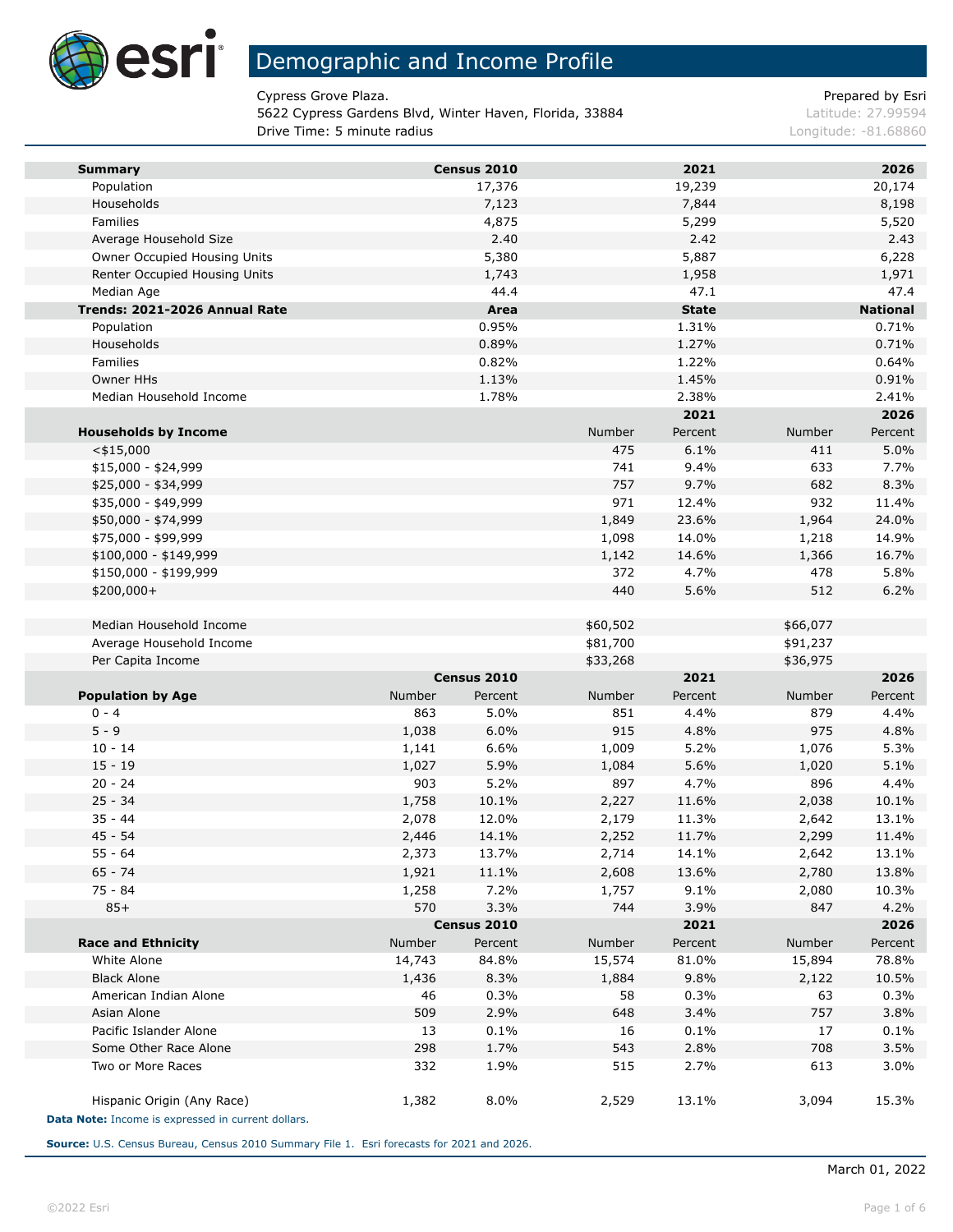

Cypress Grove Plaza. **Prepared by Esri** extended by Esri extended by Esri extended by Esri extended by Esri extended by Esri extended by Esri extended by Esri extended by Esri extended by Esri extended by Esri extended by 5622 Cypress Gardens Blvd, Winter Haven, Florida, 33884 Latitude: 27.99594 **Drive Time: 5 minute radius Constanting Constanting Constanting Constanting Constanting Constanting Constanting Constanting Constanting Constanting Constanting Constanting Constanting Constanting Constanting Constanting** 





#### 2021 Household Income



### 2021 Population by Race



<sup>2021</sup> Percent Hispanic Origin: 13.1%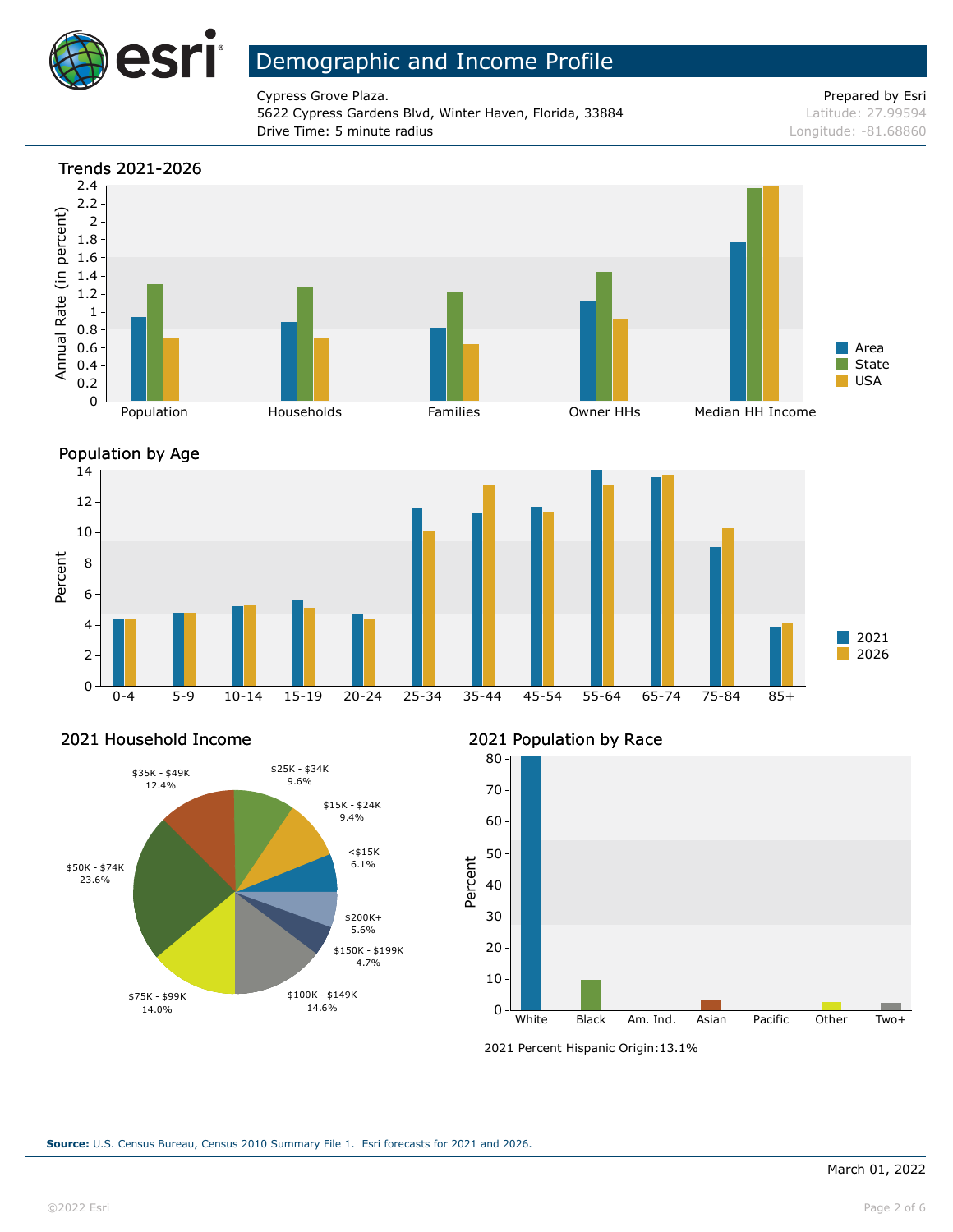

Cypress Grove Plaza. The extension of the extendion of the Prepared by Esri

5622 Cypress Gardens Blvd, Winter Haven, Florida, 33884 Latitude: 27.99594 **Drive Time: 10 minute radius Longitude: -81.68860 Congitude: -81.68860** 

| <b>Summary</b>                                     |        | Census 2010            |                | 2021          |          | 2026            |
|----------------------------------------------------|--------|------------------------|----------------|---------------|----------|-----------------|
| Population                                         |        | 50,621                 |                | 60,651        |          | 64,981          |
| Households                                         |        | 20,556                 |                | 24,357        |          | 25,974          |
| Families                                           |        | 13,707                 |                | 16,086        |          | 17,119          |
| Average Household Size                             |        | 2.43                   |                | 2.46          |          | 2.48            |
| Owner Occupied Housing Units                       |        | 14,105                 |                | 17,140        |          | 18,580          |
| Renter Occupied Housing Units                      |        | 6,451                  |                | 7,217         |          | 7,394           |
| Median Age                                         |        | 42.5                   |                | 44.5          |          | 44.7            |
| Trends: 2021-2026 Annual Rate                      |        | Area                   |                | <b>State</b>  |          | <b>National</b> |
| Population                                         |        | 1.39%                  |                | 1.31%         |          | 0.71%           |
| Households                                         |        | 1.29%                  |                | 1.27%         |          | 0.71%           |
| Families                                           |        | 1.25%                  |                | 1.22%         |          | 0.64%           |
| Owner HHs                                          |        | 1.63%                  |                | 1.45%         |          | 0.91%           |
| Median Household Income                            |        | 1.61%                  |                | 2.38%<br>2021 |          | 2.41%<br>2026   |
|                                                    |        |                        | Number         | Percent       | Number   | Percent         |
| <b>Households by Income</b><br>$<$ \$15,000        |        |                        |                | 9.7%          | 2,127    | 8.2%            |
| $$15,000 - $24,999$                                |        |                        | 2,362<br>2,787 | 11.4%         | 2,513    | 9.7%            |
| \$25,000 - \$34,999                                |        |                        | 2,501          | 10.3%         | 2,421    | 9.3%            |
| \$35,000 - \$49,999                                |        |                        | 3,535          | 14.5%         | 3,597    | 13.8%           |
| \$50,000 - \$74,999                                |        |                        | 5,212          | 21.4%         | 5,722    | 22.0%           |
| \$75,000 - \$99,999                                |        |                        | 3,172          | 13.0%         | 3,608    | 13.9%           |
| $$100,000 - $149,999$                              |        |                        | 2,793          | 11.5%         | 3,484    | 13.4%           |
| \$150,000 - \$199,999                              |        |                        | 966            | 4.0%          | 1,282    | 4.9%            |
| \$200,000+                                         |        |                        | 1,030          | 4.2%          | 1,219    | 4.7%            |
|                                                    |        |                        |                |               |          |                 |
| Median Household Income                            |        |                        | \$53,260       |               | \$57,683 |                 |
| Average Household Income                           |        |                        | \$71,615       |               | \$80,122 |                 |
| Per Capita Income                                  |        |                        | \$28,759       |               | \$32,016 |                 |
|                                                    |        | Census 2010            |                | 2021          |          | 2026            |
| <b>Population by Age</b>                           | Number | Percent                | Number         | Percent       | Number   | Percent         |
| $0 - 4$                                            | 2,973  | 5.9%                   | 3,196          | 5.3%          | 3,421    | 5.3%            |
| $5 - 9$                                            | 3,129  | 6.2%                   | 3,327          | 5.5%          | 3,583    | 5.5%            |
| $10 - 14$                                          | 3,200  | 6.3%                   | 3,428          | 5.7%          | 3,782    | 5.8%            |
| $15 - 19$                                          | 3,139  | 6.2%                   | 3,374          | 5.6%          | 3,589    | 5.5%            |
| $20 - 24$                                          | 2,793  | 5.5%                   | 2,989          | 4.9%          | 3,071    | 4.7%            |
| $25 - 34$                                          | 5,668  | 11.2%                  | 7,383          | 12.2%         | 7,112    | 10.9%           |
| $35 - 44$                                          | 5,911  | 11.7%                  | 6,937          | 11.4%         | 8,192    | 12.6%           |
| $45 - 54$                                          | 6,623  | 13.1%                  | 6,706          | 11.1%         | 7,154    | 11.0%           |
| $55 - 64$                                          | 6,625  | 13.1%                  | 7,895          | 13.0%         | 7,801    | 12.0%           |
| $65 - 74$                                          | 5,564  | 11.0%                  | 8,193          | 13.5%         | 8,534    | 13.1%           |
| 75 - 84                                            | 3,537  | 7.0%                   | 5,179          | 8.5%          | 6,393    | 9.8%            |
| $85+$                                              | 1,460  | 2.9%                   | 2,044          | 3.4%<br>2021  | 2,350    | 3.6%            |
| <b>Race and Ethnicity</b>                          | Number | Census 2010<br>Percent | Number         | Percent       | Number   | 2026<br>Percent |
| White Alone                                        | 39,000 | 77.0%                  | 43,520         | 71.8%         | 44,874   | 69.1%           |
| <b>Black Alone</b>                                 | 6,960  | 13.7%                  | 9,573          | 15.8%         | 10,822   | 16.7%           |
| American Indian Alone                              | 208    | 0.4%                   | 280            | 0.5%          | 323      | 0.5%            |
| Asian Alone                                        | 1,195  | 2.4%                   | 1,594          | 2.6%          | 1,874    | 2.9%            |
| Pacific Islander Alone                             | 41     | 0.1%                   | 53             | 0.1%          | 59       | 0.1%            |
| Some Other Race Alone                              | 2,125  | 4.2%                   | 3,829          | 6.3%          | 4,881    | 7.5%            |
| Two or More Races                                  | 1,092  | 2.2%                   | 1,802          | 3.0%          | 2,148    | 3.3%            |
|                                                    |        |                        |                |               |          |                 |
| Hispanic Origin (Any Race)                         | 6,556  | 13.0%                  | 12,083         | 19.9%         | 14,719   | 22.7%           |
| Data Note: Income is expressed in current dollars. |        |                        |                |               |          |                 |

**Source:** U.S. Census Bureau, Census 2010 Summary File 1. Esri forecasts for 2021 and 2026.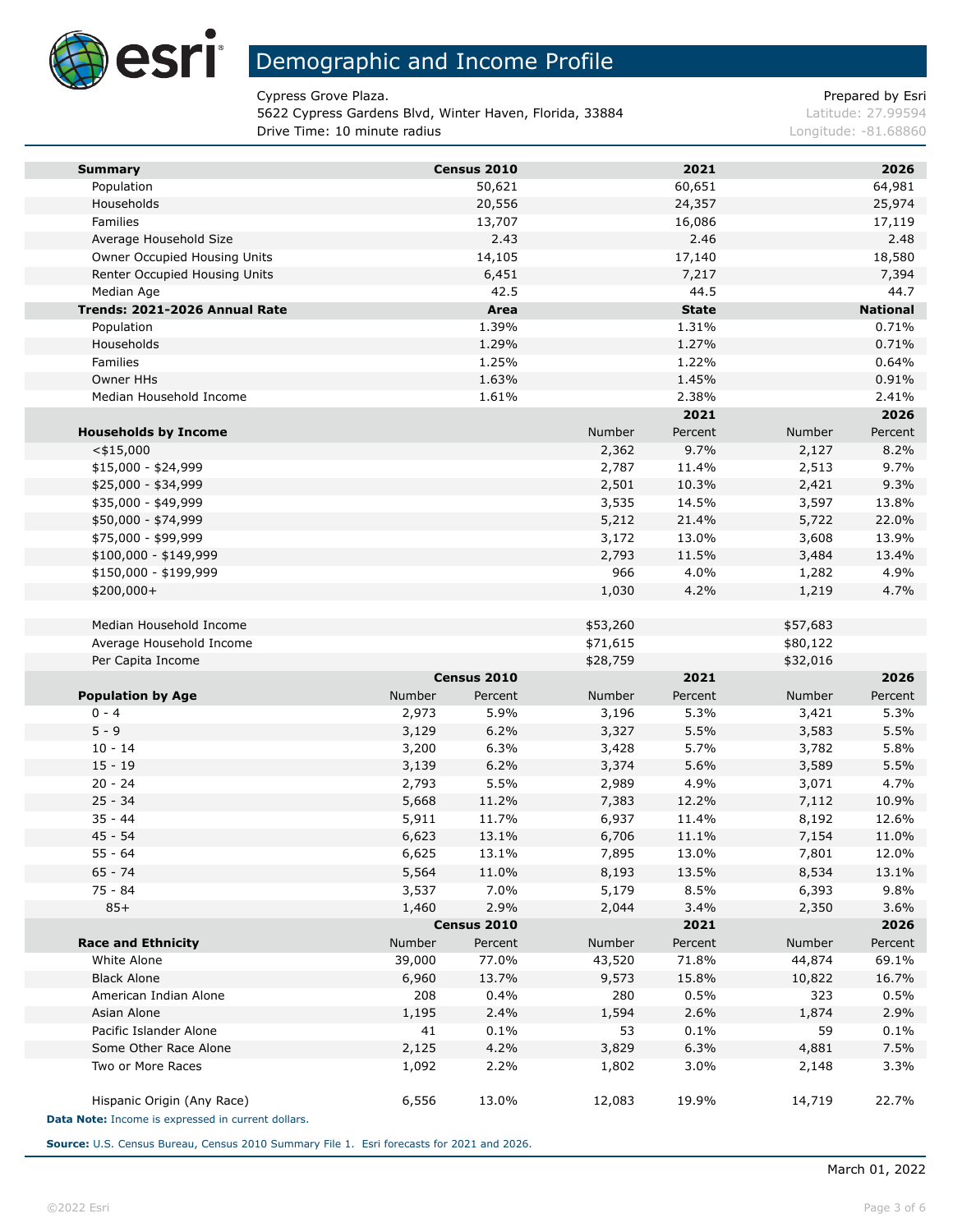

Cypress Grove Plaza. **Prepared by Esri** extended by Esri extended by Esri extended by Esri extended by Esri extended by Esri extended by Esri extended by Esri extended by Esri extended by Esri extended by Esri extended by 5622 Cypress Gardens Blvd, Winter Haven, Florida, 33884 Latitude: 27.99594 **Drive Time: 10 minute radius Longitude: -81.68860 Longitude: -81.68860** 







#### 2021 Household Income



### 2021 Population by Race



<sup>2021</sup> Percent Hispanic Origin: 19.9%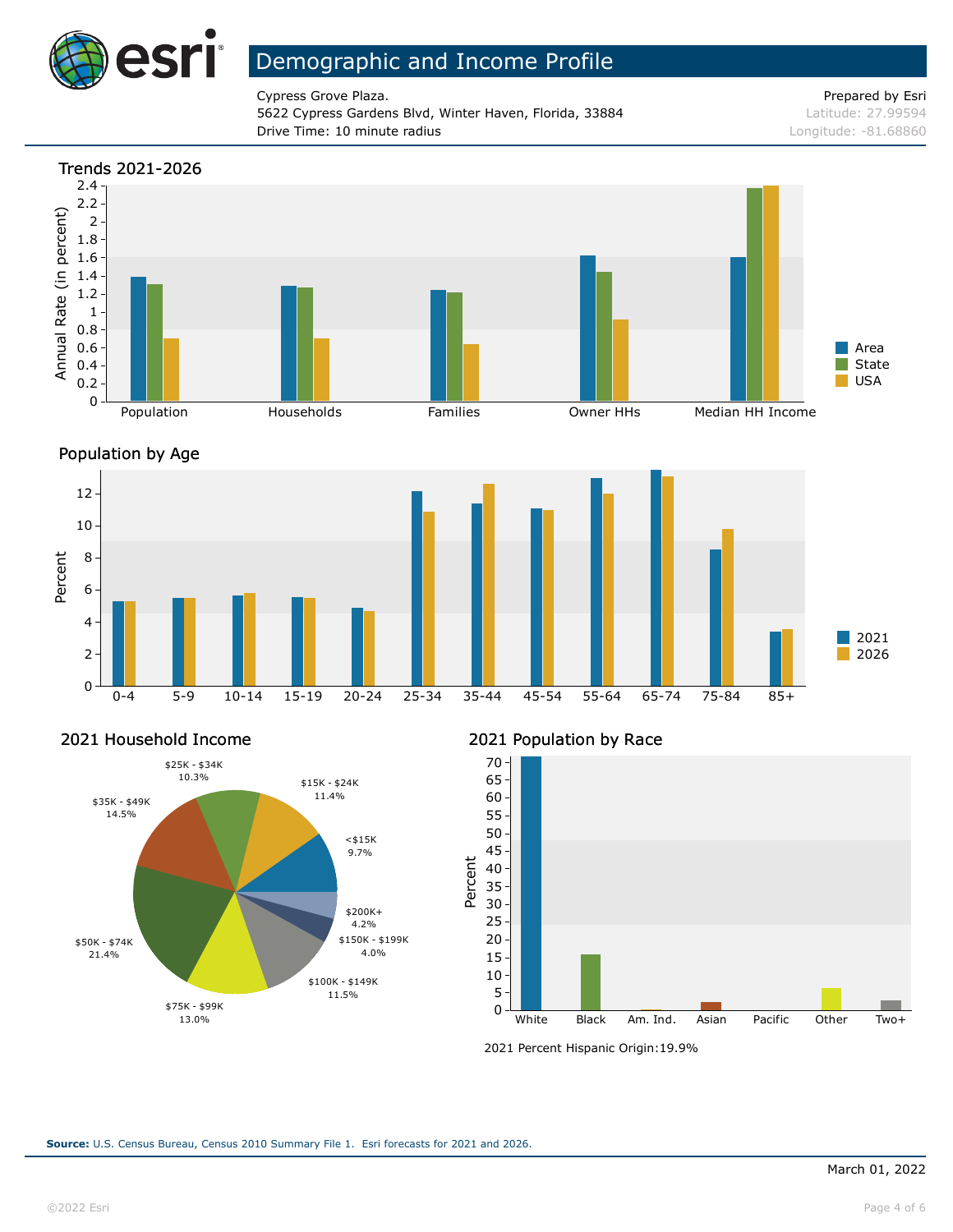

**Ta** 

# Demographic and Income Profile

Cypress Grove Plaza. The extension of the extendion of the Prepared by Esri

5622 Cypress Gardens Blvd, Winter Haven, Florida, 33884 Latitude: 27.99594 **Drive Time: 15 minute radius Longitude: -81.68860 Congitude: -81.68860** 

| <b>Summary</b>                                     |        | Census 2010 |          | 2021         |          | 2026            |
|----------------------------------------------------|--------|-------------|----------|--------------|----------|-----------------|
| Population                                         |        | 100,307     |          | 119,395      |          | 127,828         |
| Households                                         |        | 39,415      |          | 46,322       |          | 49,340          |
| Families                                           |        | 26,768      |          | 31,171       |          | 33,132          |
| Average Household Size                             |        | 2.53        |          | 2.56         |          | 2.57            |
| Owner Occupied Housing Units                       |        | 27,115      |          | 32,315       |          | 35,028          |
| Renter Occupied Housing Units                      |        | 12,300      |          | 14,006       |          | 14,311          |
| Median Age                                         |        | 41.2        |          | 42.9         |          | 43.3            |
| Trends: 2021-2026 Annual Rate                      |        | Area        |          | <b>State</b> |          | <b>National</b> |
| Population                                         |        | 1.37%       |          | 1.31%        |          | 0.71%           |
| Households                                         |        | 1.27%       |          | 1.27%        |          | 0.71%           |
| Families                                           |        | 1.23%       |          | 1.22%        |          | 0.64%           |
| Owner HHs                                          |        | 1.63%       |          | 1.45%        |          | 0.91%           |
| Median Household Income                            |        | 1.65%       |          | 2.38%        |          | 2.41%           |
|                                                    |        |             |          | 2021         |          | 2026            |
| <b>Households by Income</b>                        |        |             | Number   | Percent      | Number   | Percent         |
| $<$ \$15,000                                       |        |             | 5,331    | 11.5%        | 4,812    | 9.8%            |
| $$15,000 - $24,999$                                |        |             | 5,519    | 11.9%        | 4,997    | 10.1%           |
| \$25,000 - \$34,999                                |        |             | 5,351    | 11.6%        | 5,181    | 10.5%           |
| \$35,000 - \$49,999                                |        |             | 6,942    | 15.0%        | 7,095    | 14.4%           |
| \$50,000 - \$74,999                                |        |             | 9,561    | 20.6%        | 10,580   | 21.4%           |
| \$75,000 - \$99,999                                |        |             | 5,805    | 12.5%        | 6,758    | 13.7%           |
| \$100,000 - \$149,999                              |        |             | 4,700    | 10.1%        | 5,942    | 12.0%           |
| \$150,000 - \$199,999                              |        |             | 1,578    | 3.4%         | 2,130    | 4.3%            |
| \$200,000+                                         |        |             | 1,534    | 3.3%         | 1,845    | 3.7%            |
|                                                    |        |             |          |              |          |                 |
| Median Household Income                            |        |             | \$50,029 |              | \$54,286 |                 |
| Average Household Income<br>Per Capita Income      |        |             | \$65,918 |              | \$74,256 |                 |
|                                                    |        | Census 2010 | \$25,600 | 2021         | \$28,690 | 2026            |
| <b>Population by Age</b>                           | Number | Percent     | Number   | Percent      | Number   | Percent         |
| $0 - 4$                                            | 6,386  | 6.4%        | 6,892    | 5.8%         | 7,359    | 5.8%            |
| $5 - 9$                                            | 6,584  | 6.6%        | 7,052    | 5.9%         | 7,570    | 5.9%            |
| $10 - 14$                                          | 6,547  | 6.5%        | 7,033    | 5.9%         | 7,831    | 6.1%            |
| $15 - 19$                                          | 6,572  | 6.6%        | 6,818    | 5.7%         | 7,277    | 5.7%            |
| $20 - 24$                                          | 5,679  | 5.7%        | 6,178    | 5.2%         | 6,343    | 5.0%            |
| $25 - 34$                                          | 11,344 | 11.3%       | 15,030   | 12.6%        | 14,564   | 11.4%           |
| $35 - 44$                                          | 11,469 | 11.4%       | 13,322   | 11.2%        | 15,595   | 12.2%           |
| $45 - 54$                                          | 13,003 | 13.0%       | 12,885   | 10.8%        | 13,646   | 10.7%           |
| $55 - 64$                                          | 12,667 | 12.6%       | 15,321   | 12.8%        | 15,068   | 11.8%           |
| $65 - 74$                                          | 10,729 | 10.7%       | 15,500   | 13.0%        | 16,432   | 12.9%           |
| 75 - 84                                            | 6,726  | 6.7%        | 9,688    | 8.1%         | 11,913   | 9.3%            |
| $85+$                                              | 2,602  | 2.6%        | 3,678    | 3.1%         | 4,233    | 3.3%            |
|                                                    |        | Census 2010 |          | 2021         |          | 2026            |
| <b>Race and Ethnicity</b>                          | Number | Percent     | Number   | Percent      | Number   | Percent         |
| White Alone                                        | 71,631 | 71.4%       | 79,119   | 66.3%        | 81,228   | 63.5%           |
| <b>Black Alone</b>                                 | 18,407 | 18.4%       | 23,585   | 19.8%        | 26,080   | 20.4%           |
| American Indian Alone                              | 440    | 0.4%        | 587      | 0.5%         | 679      | 0.5%            |
| Asian Alone                                        | 1,835  | 1.8%        | 2,430    | 2.0%         | 2,841    | 2.2%            |
| Pacific Islander Alone                             | 67     | 0.1%        | 85       | 0.1%         | 95       | 0.1%            |
| Some Other Race Alone                              | 5,666  | 5.6%        | 9,933    | 8.3%         | 12,595   | 9.9%            |
| Two or More Races                                  | 2,261  | 2.3%        | 3,655    | 3.1%         | 4,311    | 3.4%            |
|                                                    |        |             |          |              |          |                 |
| Hispanic Origin (Any Race)                         | 15,827 | 15.8%       | 27,997   | 23.4%        | 33,815   | 26.5%           |
| Data Note: Income is expressed in current dollars. |        |             |          |              |          |                 |

**Source:** U.S. Census Bureau, Census 2010 Summary File 1. Esri forecasts for 2021 and 2026.